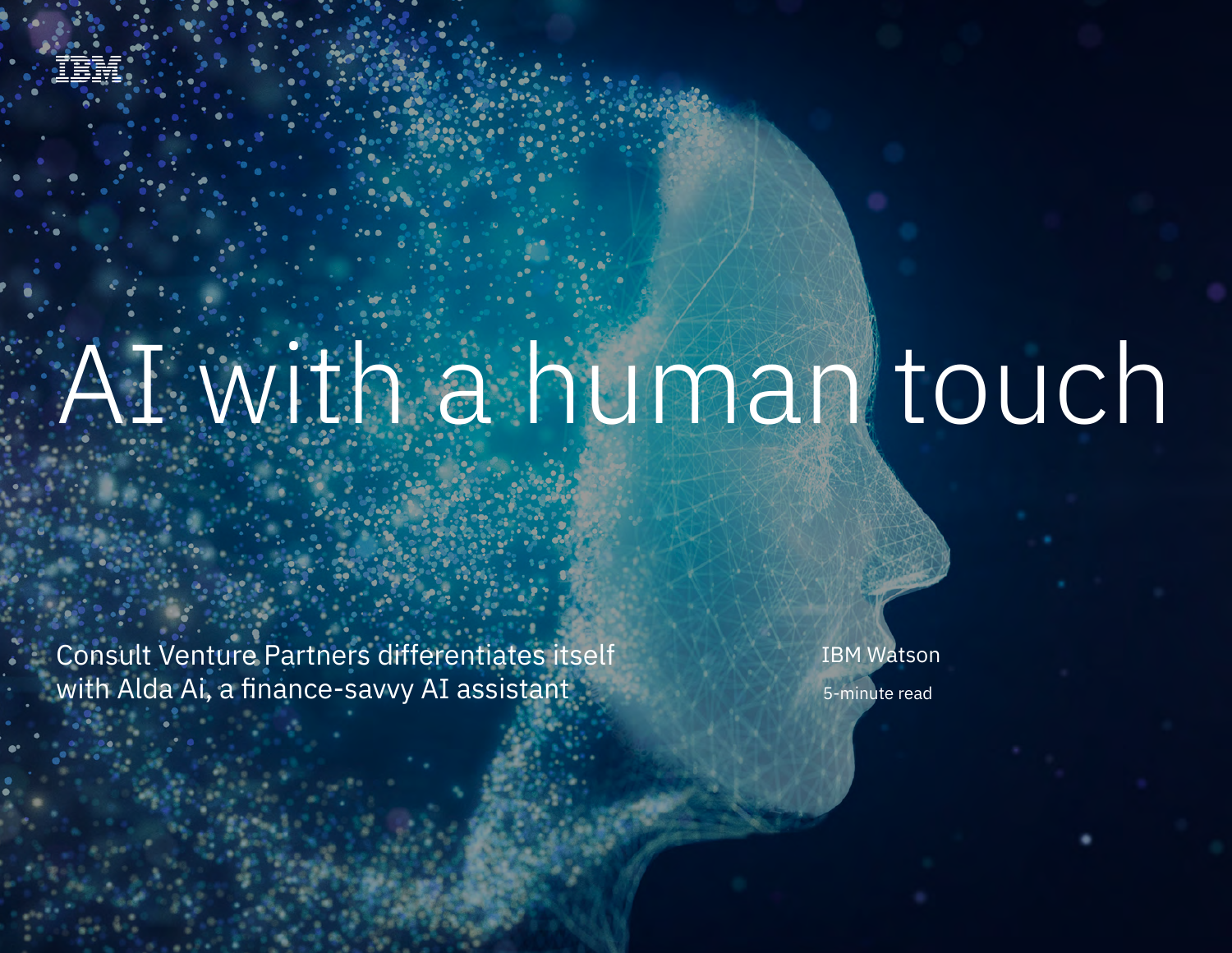onsult Venture Partners is a global consultancy firm that provides thought leadership and insights in digital transformation, fintech, AI and wealth management. Founded in 2022, its genesis results from the success of City Wharf Private Wealth Ltd. (CWPW), formerly a digitally-led wealth management firm in the UK. C



Having first founded CWPW, Ashlea Atigolo and Elemi Atigolo capitalized on the company's achievements to launch Consult Venture Partners. The story of CWPW—and its pioneering

use of the Alda Ai digital concierge from IBM Business Partner INATIGO provides insight into one of Consult Venture Partners' key marketplace differentiators, its customer service.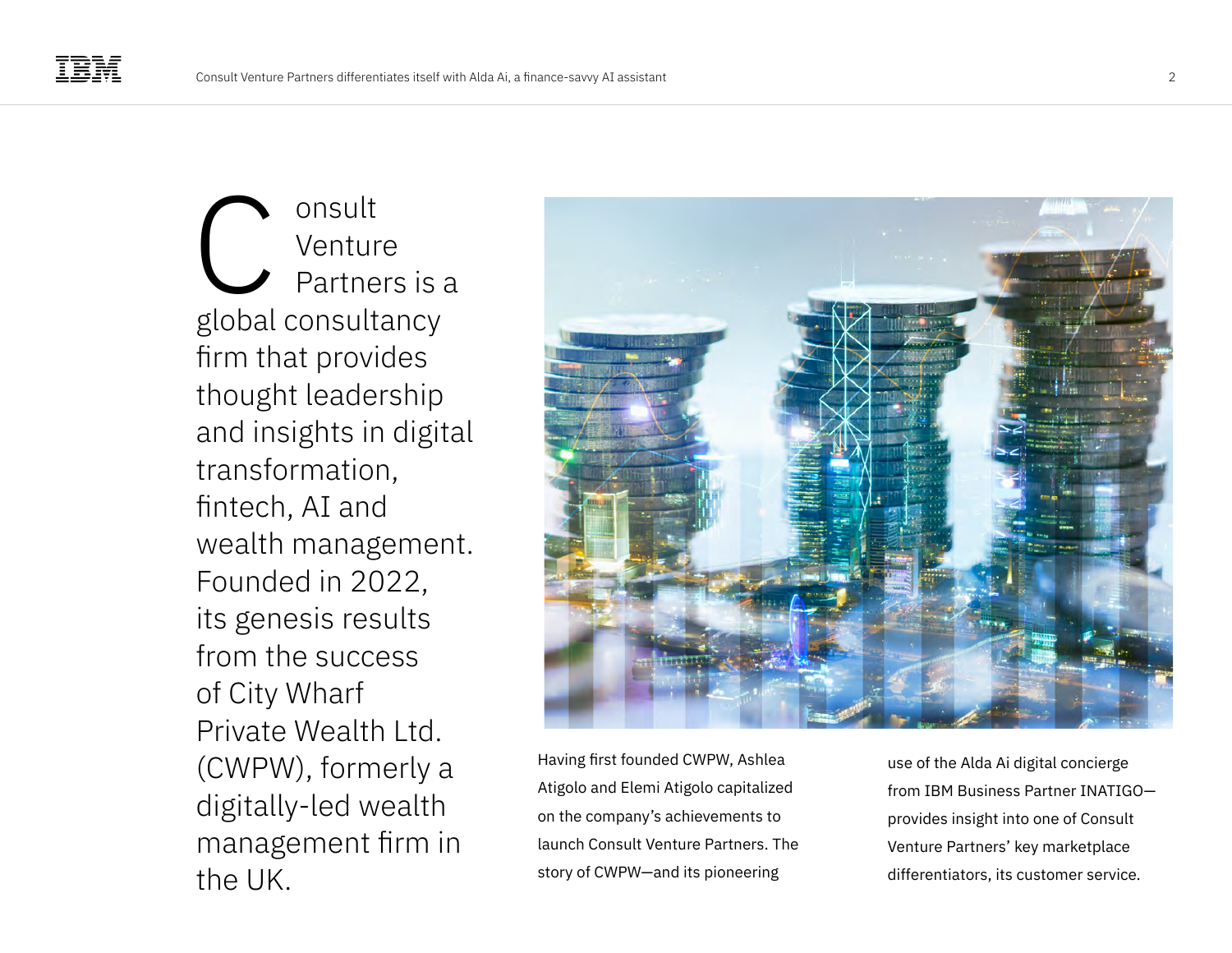CWPW was launched in early 2020 in partnership with St. James's Place PLC, a leading FTSE 100 wealth management group. It was one of only a handful of firms to fully integrate environmental, social and governance (ESG) principles into its core values.

From the outset, CWPW's founders had envisioned bringing much-needed digital innovation to the traditional wealth management industry using leading-edge technology to cater to individuals accustomed to alwayson services and social responsibility. However, the founders had no idea that they were launching a new business just before the start of the COVID-19 pandemic.

When the pandemic arrived in the UK in March 2020, CWPW saw a once-in-a-lifetime opportunity to change the face of the industry with its digital services. Its founders knew that the firm could stand out from the competition and help future-proof its business by providing a 24x7, clientfocused experience.

"Wealth management firms typically use live call center approaches," says Ashlea. "The majority in the UK, and in most countries, don't have any form of online interaction; they don't have a live chat or chat assistant in any form."

Already, the firm was looking at [IBM](https://www.ibm.com/products/watson-assistant)  [Watson® Assistant](https://www.ibm.com/products/watson-assistant) technology to meet its requirements. "IBM Watson is the leader when it comes to conversational AI and the kind of machine learning and natural language processing we needed," says Elemi.

As the rest of the financial services industry scrambled to serve its customers despite having no in-person meetings and severely reduced call center services, other firms lost valuable traffic and interaction from prospective clients visiting their websites because of poor user experiences. They rushed to improve their online presence to respond to the change in client expectations for a digital, always-on experience.

As a new firm, CWPW had no entrenched customer service operations. It could create an all-new digital customer service experience from scratch. Using the leading-edge [IBM Watson](https://www.ibm.com/watson) technology on [IBM Cloud®](https://www.ibm.com/cloud) would provide chat interactions that would feel as if a prospective client were speaking to a human, rather than a robot, without the expense of staffing a call center 24 hours a day.

The founders of CWPW knew just where to go for the right technology. They turned to INATIGO, an innovation company that creates AI solutions with a human touch.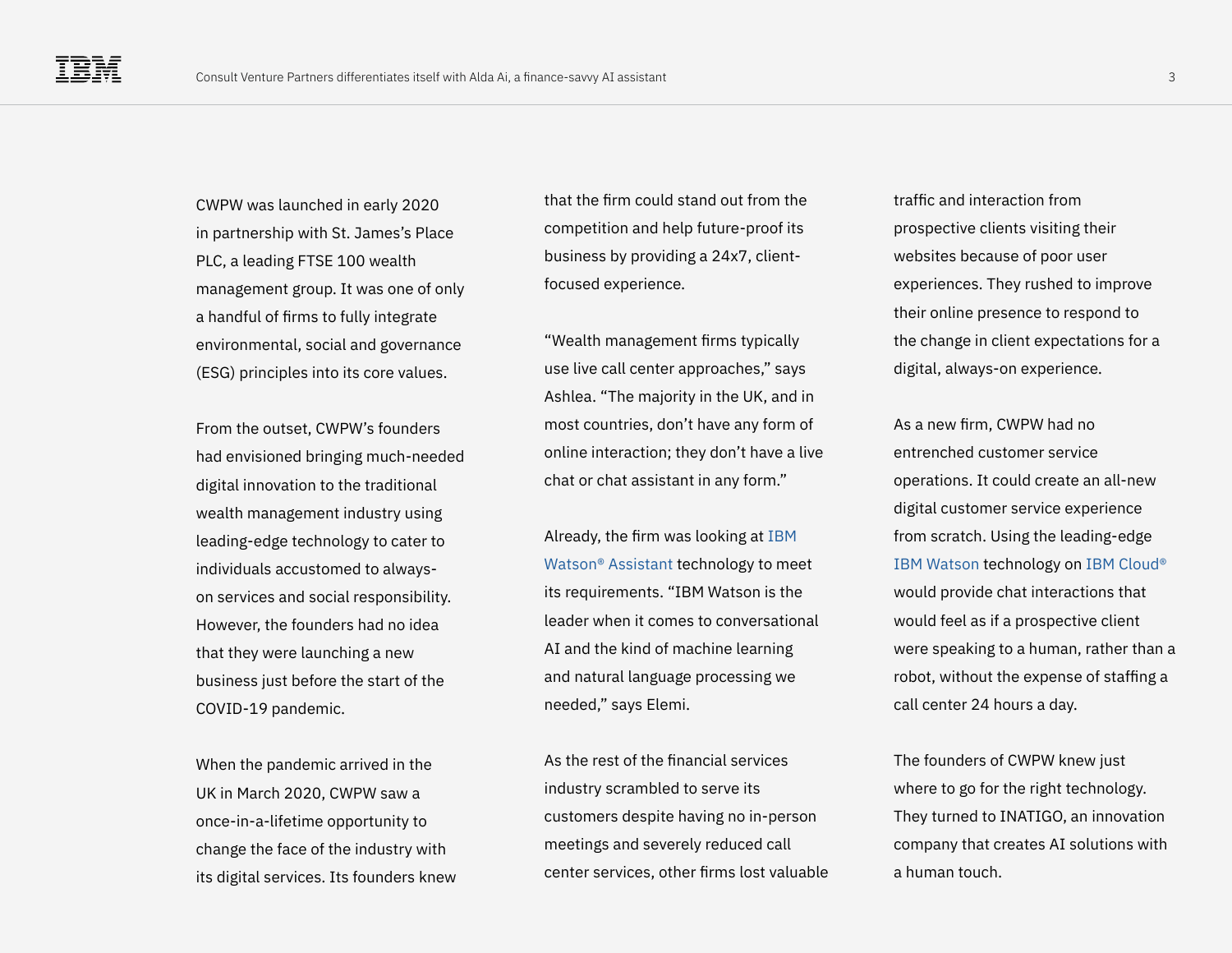We did our " background research. We knew that IBM Watson was the leader in conversational  $AI.$ "

**Elemi Atigolo**, Co-founder, Consult Venture Partners

Successfully answered

92%

of queries correctly

Webinar registrations resulted from

47%

of queries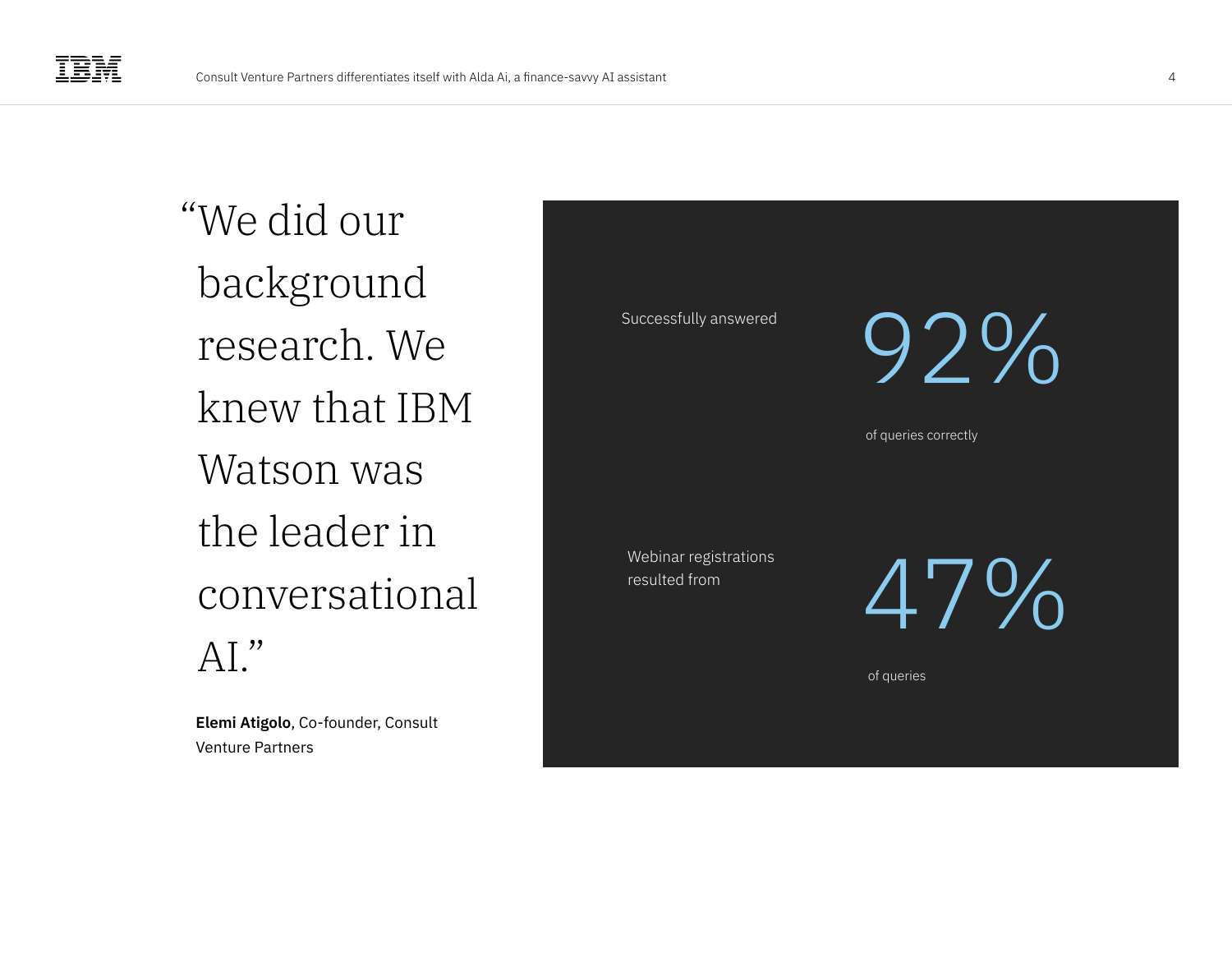## More than a chatbot

CWPW wanted an enterprise-grade digital assistant that would respond to website visitors' questions like a human help desk agent, not a typical rules-based chatbot. Alda Ai, a conversational, AI-powered digital concierge from INATIGO, fit its needs perfectly. Alda Ai uses IBM Watson Assistant technology to understand questions posed in natural language. The enterprise-grade solution is built for security and scalability because it runs on IBM Cloud.

"We did our background research. We knew that IBM Watson was the leader in conversational AI," says Elemi. "We also knew that because the INATIGO solution is enterprise-grade, security would be taken care of and it would

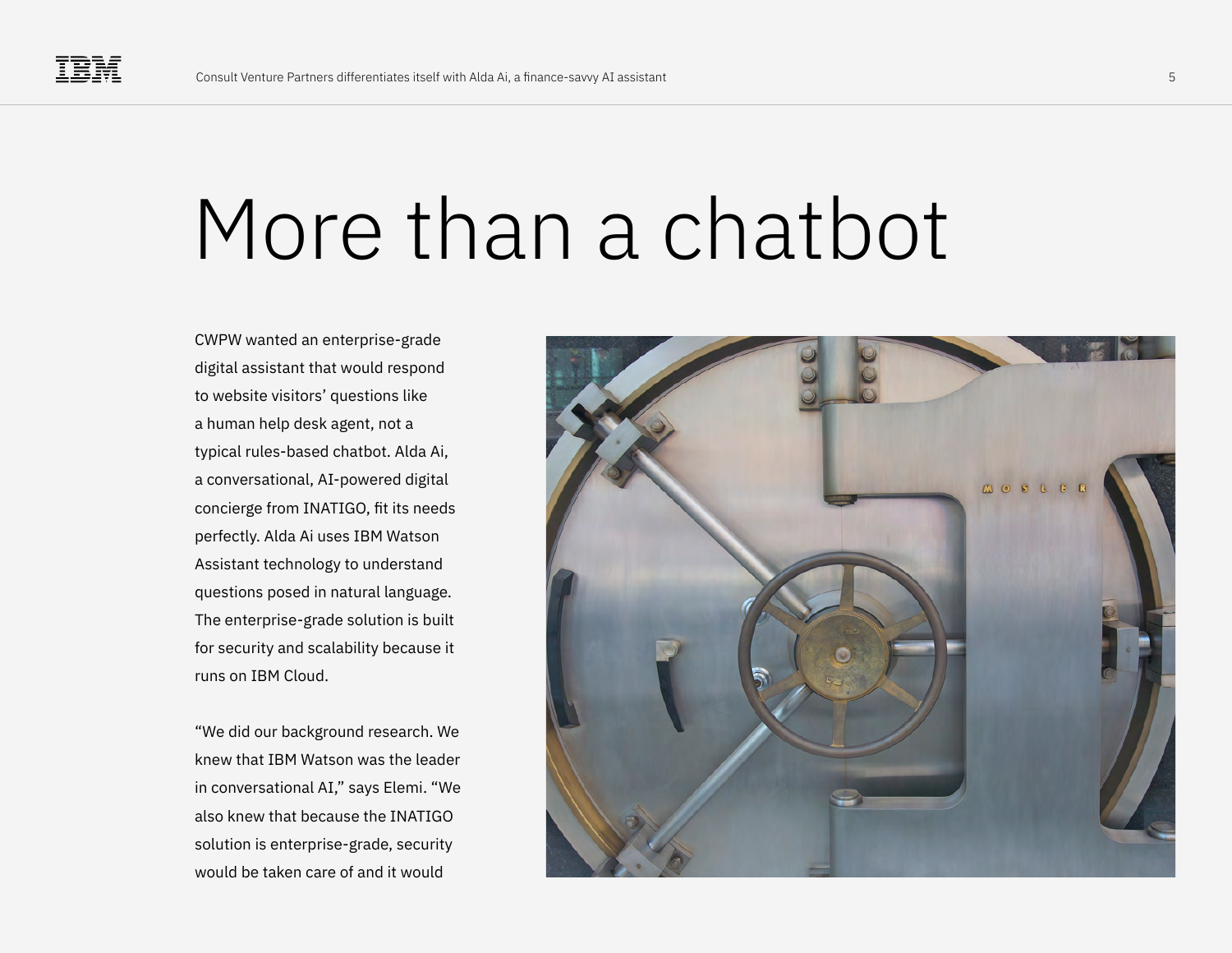deal very well with data privacy, which was important to us as a financial firm."

By using Alda Ai from INATIGO, CWPW gained a turnkey solution with all the embedded security, privacy and scalability features that IBM Watson Assistant and IBM Cloud offer. Critically, Alda Ai is fluent in financial industry customer service and financial literacy thanks to INATIGO's extensive experience in the financial as well as technology sectors.

"It was very important that if we were going to be setting a precedent in pioneering this type of technology in our firm, we had to be sure that this would be one of the top AI assistant experiences in the industry," says Ashlea. "Because from our experience, other assistants are just not very good."

By using the INATIGO solution powered by IBM Watson technology, CWPW also created an efficient way to engage with as many people as possible from the moment they reached the firm's website. The digital assistant was the first-of-itskind in the wealth management industry that could provide detailed answers to questions regarding the firm's products and services, guide users to the right pages and suggest that they sign up for a webinar or a personal consultation.

"We wanted this experience to be as if someone came to our actual office and got a chance to speak with us," says Elemi. In an in-person visit, a prospective client could learn about the firm and its values. "Those tours are typically interactive. It's not just taking someone around the office. They get to ask their questions and express what is important to them, why it's important and so on. And that's really been put

into the assistant, which is difficult to do."

INATIGO implemented the solution in just three weeks. The company offered the Alda Ai assistant as a service to CWPW. INATIGO continues to add value by updating the content and continuing to train the assistant as it learns. It also provided performance reports to CWPW. Alda Ai is also available as an interactive voice response (IVR) assistant.

Although INATIGO has been working with IBM for less than two years, it was quickly accepted into the prestigious With Watson® program. It catapulted from the starter program into the Embedded Solution Agreement (ESA) program in just 12 months because of its already mature and deployable solutions, such as Alda Ai.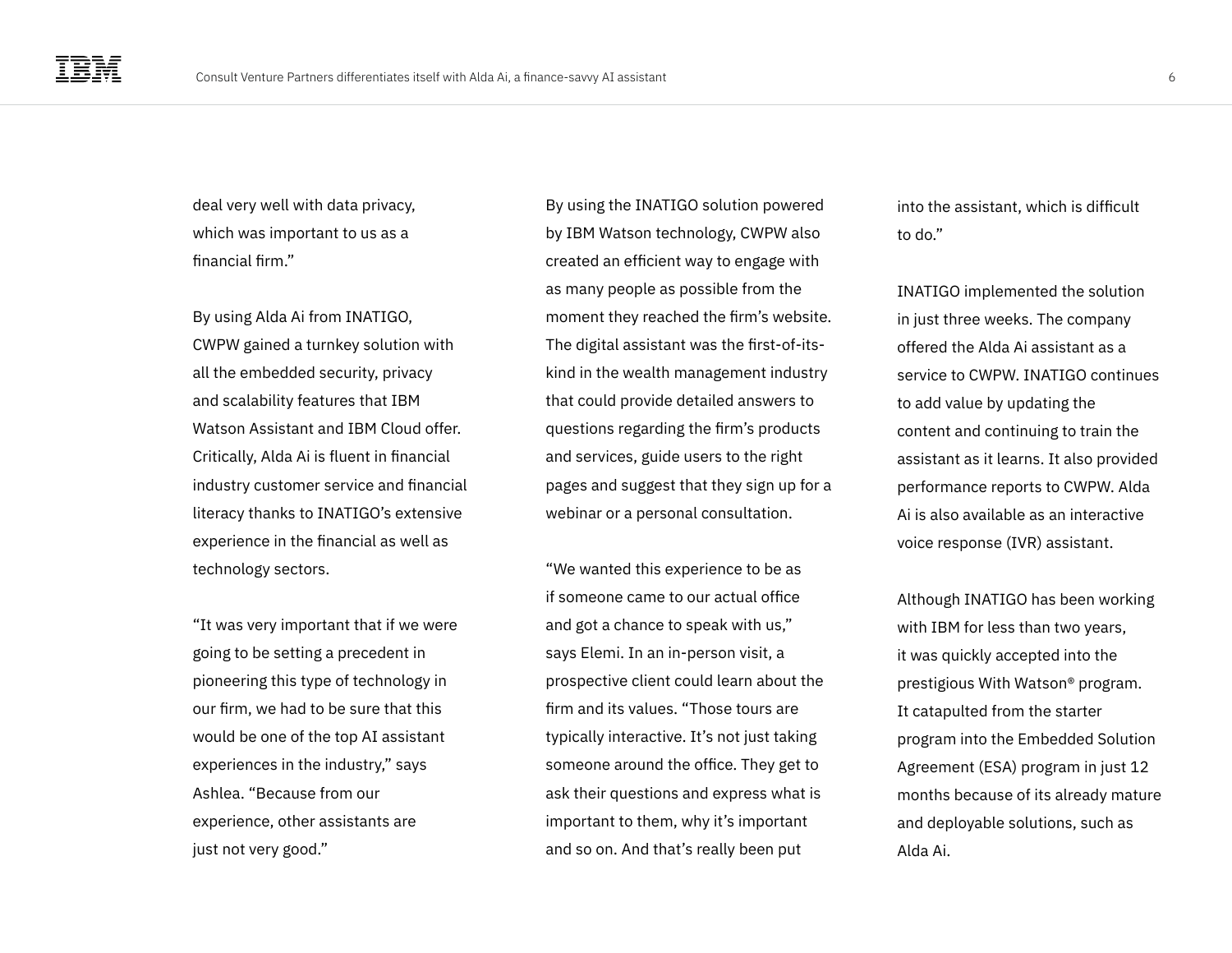# Digital assistant or live agent?

When it launched Alda Ai, CWPW became the UK's first wealth management firm to offer an AIpowered digital assistant. Following the launch of the service in October 2020, the wealth management firm received industry accolades, including qualifying as a finalist for "Most Innovative Wealth Management Model" in the Wealth Management Technology category from the WealthBriefing European Awards. That's the kind of name recognition and reputation boost a wealth management firm critically needs, especially when in-person engagement is limited.

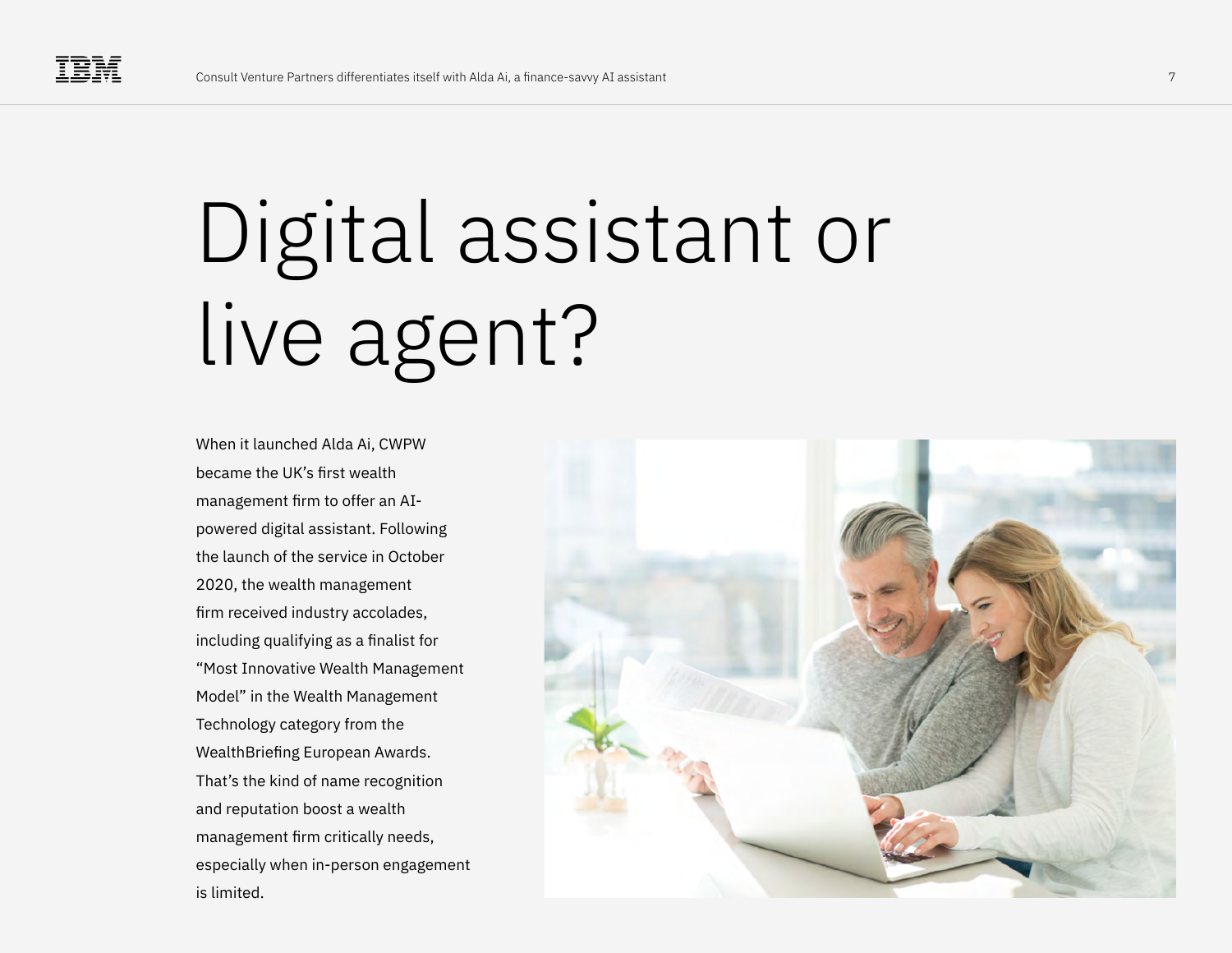INATIGO trained the IBM Watson Assistant-powered Alda Ai to provide conversational responses that keep users engaged. Alda Ai responds to questions just as a human concierge might. When it doesn't fully understand a question, it asks, "did you mean?" and provides alternative topics. After responding to an inquiry, the digital assistant asks whether it correctly answered the user's question. The firm reported that up to 95% of website visitors say their questions were answered correctly.

"A lot of people think that this is a live chat and that they are speaking to a live person," says Ashlea.

Alda Ai provided an around-theclock digital customer service experience specific to CWPW's products and services. The fact that the assistant understood the very specialized terminology of the wealth

management industry set CWPW apart from competitors that might offer simple chatbots. The IBM Cloudbased digital assistant also provided a financial advantage to CWPW as it provided service without heavy investment in a 24-hour "live chat" or call center staff. When users wanted one-on-one human interaction, they could easily set up appointments with the firm's wealth managers through the website.

Because of the COVID-19 pandemic, Alda Ai was initially created to provide general information to prospective and new clients. According to Ashlea: "Financial firms needed to offer some sort of concierge-like way to digitally engage. So we heavily pivoted Alda for new clients—to attract them in, nurture them and then give them the information quickly and easily so that they could then convert into a lead for the firm."

Alda Ai thus helped CWPW generate business even when the firm wasn't open. From October 2020 to June of 2021, an average of 39% of Alda Ai inquiries translated into leads. Alda Ai also offered a link to its on-demand webinars. During this period, 47% of inquiries resulted in webinar bookings.

As a result of CWPW's success—and prompted by numerous inquiries and interest from private equity firms and wealth management firms—Ashlea and Elemi decided to change their focus and launch Consult Venture Partners. Thus, in 2022, CWPW became Consult Venture Partners.

Consult Venture Partners' mission is to provide world-class and award-winning expertise to some of the world's leading businesses and institutions to help them stay ahead of the curve. The company powers its customer service with Alda Ai acting as a digital concierge, which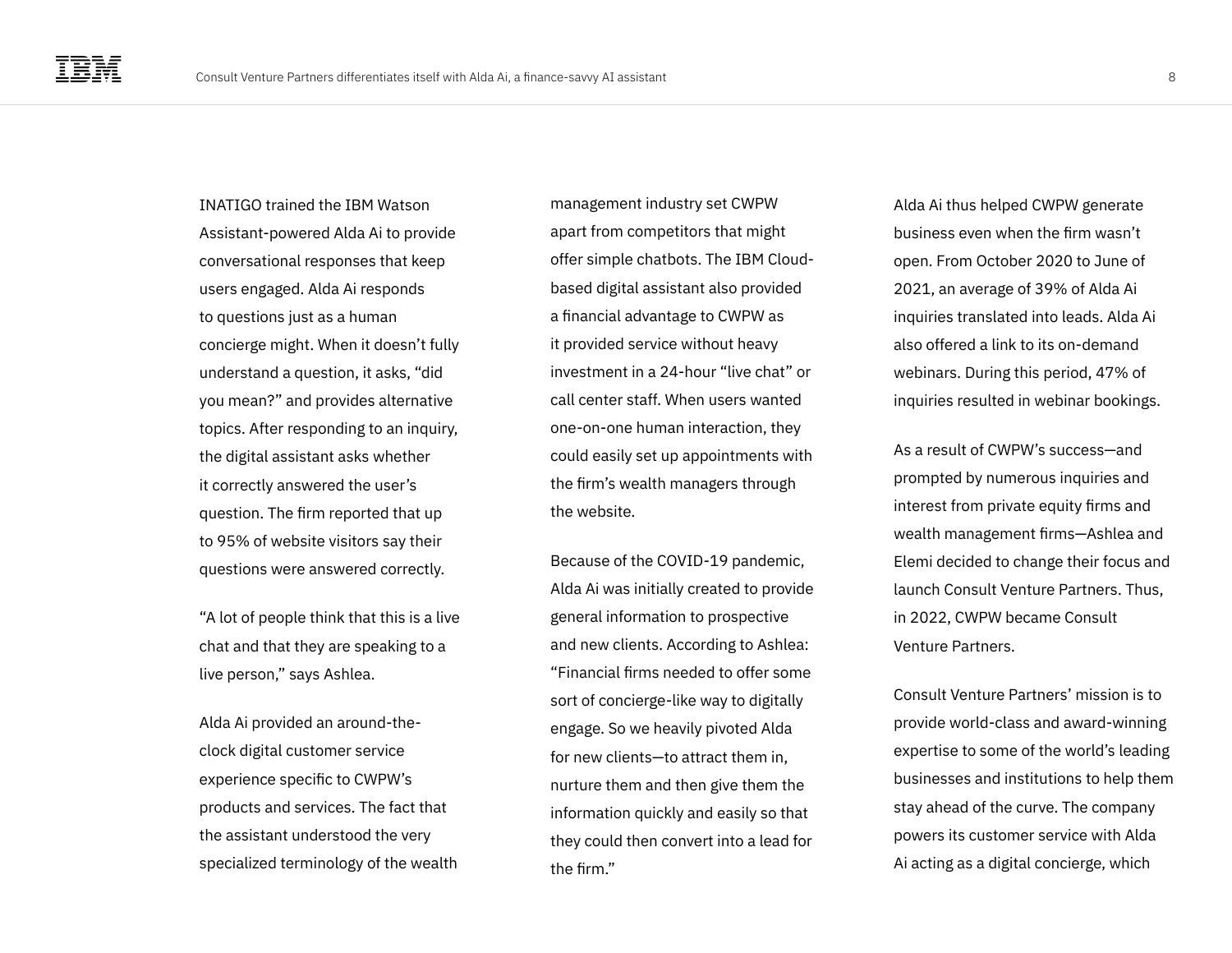enables the young firm to quickly and affordably drive customer engagement.

Consult Venture Partners also plans to support its clients with other INATIGO offerings. INATIGO continues to improve and enhance Alda Ai and its other AIpowered solutions, including solutions designed to increase financial literacy. Toward this end, INATIGO offers EcoTaylor, the world's first AI-powered voice assistant that helps people tackle climate issues; Finley AI, the world's first AI voice-powered financial wellbeing assistant; and Monay, a financial literacy AI assistant.

"Using this type of conversational AI can help firms showcase how they are digitally engaging and future-proofing their companies and businesses with this forward-thinking technology," concludes Ashlea.

A lot of people " think that this is a live chat and that they are speaking to a live person."

**Ashlea Atigolo**, Co-founder, Consult Venture Partners